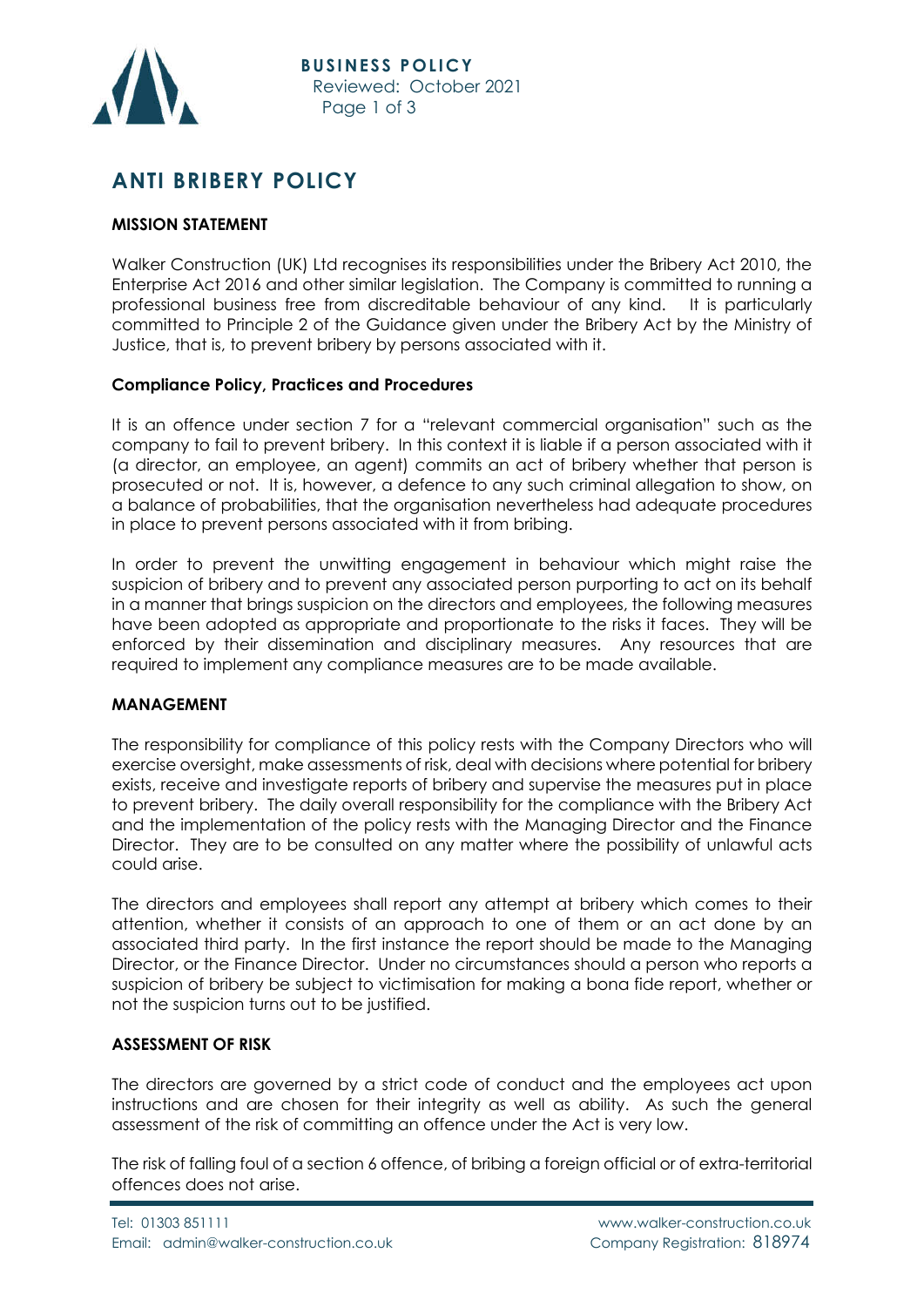

However

- In relation to occasions on which hospitality is offered or accepted by directors or employees, issues may arise as to the line between a proper public relations exercise and intention to induce improper performance of a relevant function;
- In relation to awarding of contracts for services the Company has provisions for competitive tendering in place. However, as an additional requirement and as a requirement in awarding contracts which are not required to go out to tender, an issue of bribery might arise.
- In relation to charitable and political donations care should be exercised to avoid the suggestion of soliciting favours.
- The assessment of the firm's exposure to external and internal risks of bribery will be assessed annually.

## **HOSPITALITY**

In relation to hospitality, promotional expenditure which seeks to improve the image of the Company, to establish cordial and professional relationships and to maintain them is not unlawful if it is reasonable and proportional.

In order to make an assessment of any particular hospitality event which is to be offered to a client or prospective client the Managing Director will have to be supplied with information. This will include the cost and nature of the hospitality, the name and details of the person to be entertained and the purpose of the event. He will be required to approve the event or make suggestions for modifying it.

In the event that a director or employee is invited to an event a similar procedure should be followed.

### **CONTRACTS WITH CLIENTS**

No fees over and above proper professional fees agreed in advance for professional work done may be accepted. No payment may be made to the client for the award of a contract for services.

### **SUBCONTRACTING**

In subcontracting work no fee should be sought or accepted for awarding a contract to a subcontractor.

#### **THIRD PARTIES**

A third party should be engaged to act on behalf of Walker Construction in a manner consistent with this policy. The terms of engagement should be written down and refer to this policy. Due diligence checks carried out on prospective contractors ought to include, where appropriate, an assessment of their ethical conduct.

#### **CHARITABLE AND POLITICAL DONATIONS**

Donations of a charitable or political nature must be approved by a full director's meeting and be subject to a prior audit to ensure that there can be no suspicion that any advantage could be thought to accrue to the firm or any of its directors or employees.